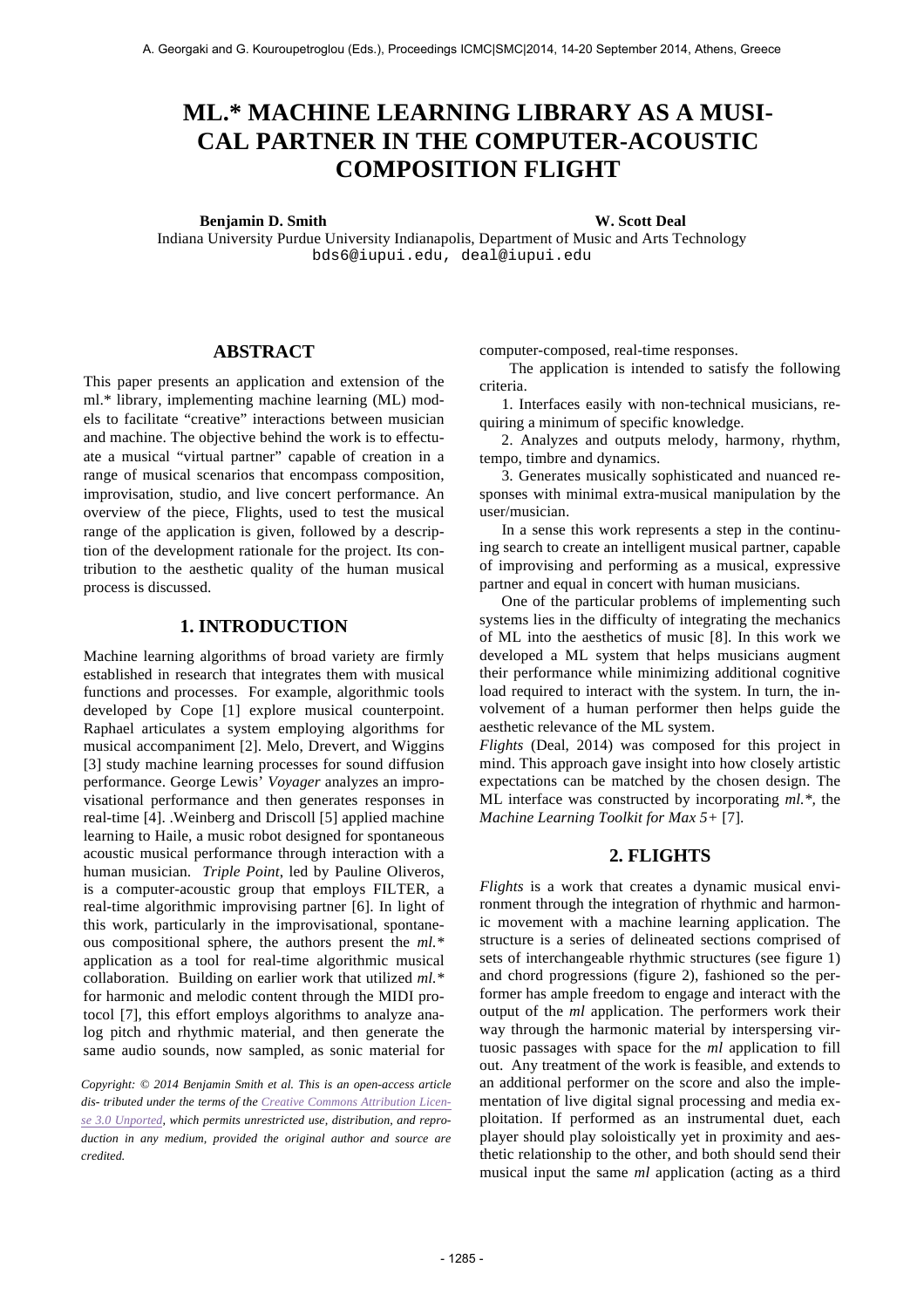performer). Grouping instrumentalists with previously mentioned elements, *ml* and live processing, shapes the aural nature of a performance space through the arrangement of performers and loudspeakers. While each section of the work is performed soloistically by the instrumentalist(s), *ml\** is capturing harmonic and rhythmic data, categorizing it, then outputting a derived response, yielding cascades of re-supposed harmonic, rhythmic, and melissmatic material that emanates throughout the space, resulting in a series of dynamic musical episodes. *Flight* is designed for performance in either a single physical space, or distributed telematically between multiple sites over the Internet. The open score suggests instruments that include percussion, piano, harp, strings, guitars, woodwinds, prepared/augmented instruments, controllers, and computer interactivity. *Ml\** is introduced into the design of the work via the structural shape of the composition, in which sections consist of virtuosic passages followed by large rests, which in turn create room for liberal amounts of interactivity. The success of a performance lies in the timing, placement, and juxtaposition of virtual and live sound together with the interaction of instrumentalists and *ml\**.

| filmlərinin filmlərinin alandır. |  |  |
|----------------------------------|--|--|
|                                  |  |  |
|                                  |  |  |

Figure 1: Rhythmic structures for guiding improvisation in *Flight*.



Figure 2: Pitch set progressions for *Flight.*

#### **3. DESIGN**

#### **3.1 Objectives**

The primary design goals are to create a system that can produce and interact with sufficient musical diversity and richness, yet require a minimum of extra-musical communication. That is, the design intentionally avoids the use of non-musical signals or communication (such as button presses or a trigger pedal), instead aiming to respond to the human participants in a manner analogous to other human performers, understanding musical gestures and signals in an attempt to derive the human's intent. Ideally this will allow trained musicians to begin playing and interacting with the system, leveraging their musical experience and diminishing new, specific learning required to play with this computer system.

A secondary goal for the design of the system is to portray aspects of creativity, encouraging expressive interaction and musical production. Providing sufficient flexibility, diversity, and possibility of the generative musical content in order to appear creative is a complex task for deterministic systems. Indeed, systems relying on pre-set algorithms are confined by finite bounds and may never reach the subtle complexity of human expression. Stochastic processes are typically employed to expand these possibilities. While randomness may accidentally uncover new musical ideas and spark creativity and interest in a human user, the system itself is wandering blindly, just as likely to produce musical noise as it is to provide stimulating material.

Machine Learning models provide a ready alternative in order to give the computational system some understanding and knowledge of the domain it is working in. These models are seeing increased use and exploration in computer music today as their potential begins to be explored in many directions [8, 9].

ML techniques fall broadly into two categories: supervised–models that require a complete dataset in advance and typically involve careful tuning and selection by human users, and unsupervised–models that work in an adaptive fashion and provide minimal controls to the human user. The former category provides advantages when a full dataset is available, such as in processing a musical work for automated analysis, and when the user has specific advanced knowledge about the nature of the data (i.e. that the work employs a functional harmony model, for example.) The second category, unsupervised techniques, provides more exploratory approaches, wherein the models discover their own correlations and construct their own patterns to enable recall and processing [9].

A mixed model indicates the possibility of taking advantage of the strengths of both approaches. This "selfsupervised" notion [10] affords the system the opportunity to identify salient patterns in the data-stream (i.e. musical input data from a partner musician) and use this knowledge to train and re-train supervised models. This process is analogous to [8, 10] but further automates the system, giving it the ability to make suppositions about the musician's intent and encode complex and varied relationships.

#### **3.2 Design**

The system consists, at a high level, of the elements shown in Figure 3. After audio from the human partner is digitized it passes through a feature encoder/extractor to provide relevant information for analysis. This feature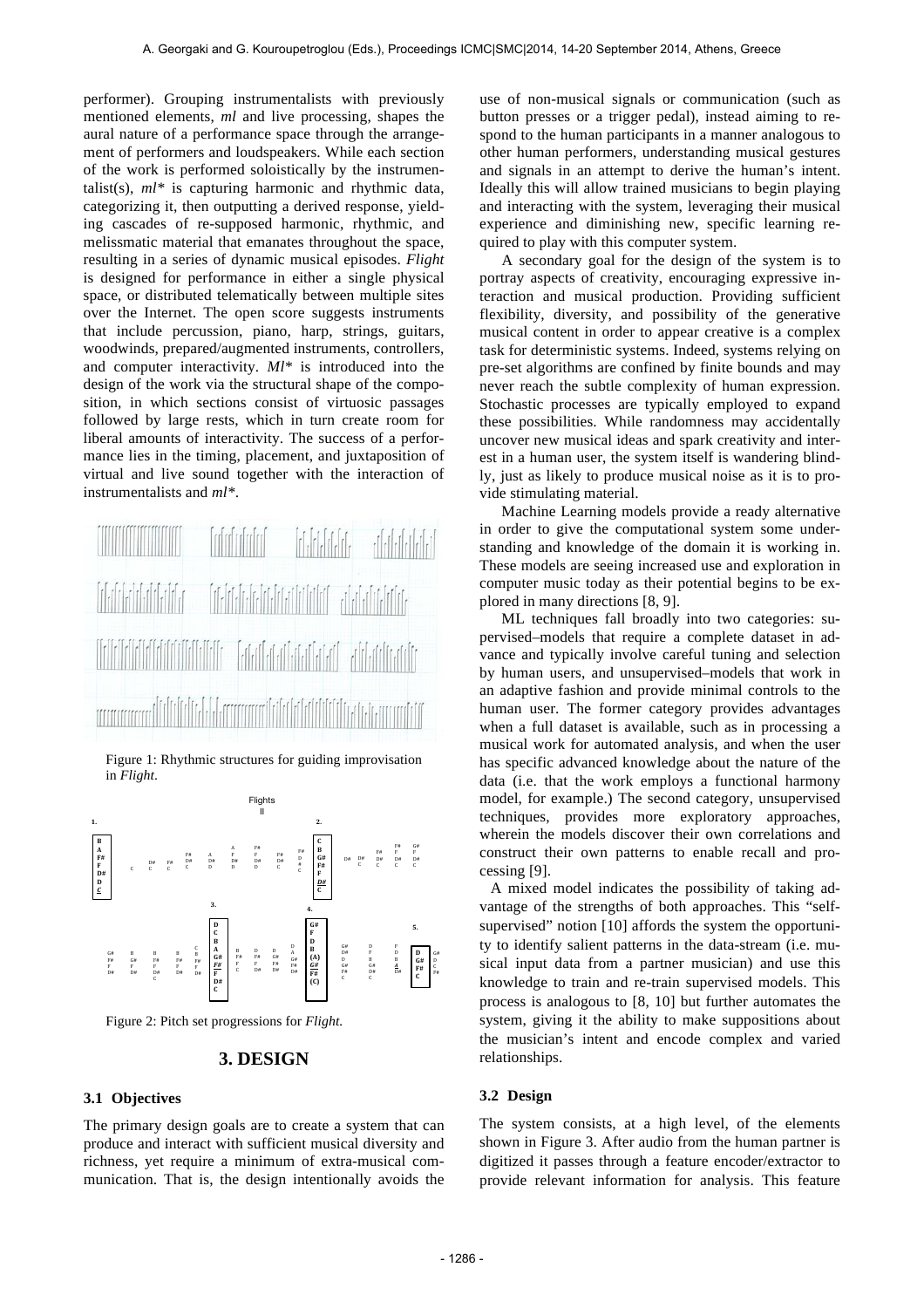data is used as a look-up query 'word' to find the closest match in the system's memory. This match is then output to a decision module that uses the identified word to inform musical playback. Working in parallel, a selforganizing map is used to extract closely related 'words,' enabling a controllable range of responses.



Figure 3: System diagram for Flight computational agent.

#### *3.2.1 Encoder*

In order to be ultimately flexible the system's audio feature extraction must capture input with sufficient specificity, yet in a form general enough to allow a diversity of instruments, play styles, and musical genres to be characterized adequately. Towards this end the encoding relies on a "chroma" analyser [11]. This reduction bins all the analysed frequencies (from a standard FFT) according to the 12 chromatic pitches of typical western just tuning. Thus all frequencies that are in an octave relationship where C is in bin 0, all C#s are in bin 1, etc. This gives a 12 element vector characterizing the harmonic content of a given sample window.

In addition to the chroma features, the system appends measures of brightness, noisiness, and loudness [12]. These are based on perceptual models attempting to capture salient aspects of the input sound.

The system stores all inputs in an uncompressed database of audio files, along with the analysed feature vectors associated with the audio. Analysis can be set to occur at any rate lower than 10hz (an upper limitation of the chroma implementation employed). Features are typically extracted using overlapping windows, effectively doubling or quadrupling the feature vector rate. Testing typically employed a two-fold window at 1hz, producing a feature vector every 500ms.

#### *3.2.2 Memory*

The memory of the system comprises two parts, a fully lossless 'long-term' memory, retaining all audio inputs and analysed features, and an adaptive 'short-term' memory. The size of the long-term database, after operation for any practical amount of time, is not insignificant and an efficient sort and search algorithm is required for real-time performance. This design uses a k-d tree model implemented as a Max external, extending the ml.\* library.

The k-d tree [13] is a space partitioning data structure for organizing points in a k-dimensions. The k-d tree is particularly useful in retrieval and searches involving multidimensional search keys, as in the present case. Here, each feature is one dimension in the data space and the k-d tree serves as a sorting algorithm providing efficient nearest neighbour search and retrieval (with a performance of *O(log n)*).

Training of the k-d tree can occur at any point but typically takes place at session boundaries, i.e. when the user has provided sufficient new audio to require re-training. Retraining operations perform on the order of milliseconds, however the restructuring of the data can result in new tendencies in the system (i.e. apparent proclivities to make certain musical selections as a result of the new tree structure), and seems more easily accepted by the musician between play sessions, rather than in midperformance.

During performance every feature vector is used as a search query into the k-d tree to locate the closest trained exemplar of that vector. This provides the system with a core function: the ability to match the human as closely as possible and play in a unison fashion with them.

However, this ability to mimic on its own is highly restrictive and limited. To enhance the decision making aspects and apparent creativity of the system an adaptive short-term memory is incorporated, employing a machine learning model, a self-organizing map, to allow the analysis and rapid recollection of relationships between feature sets.

The self-organizing map (SOM) [10, 14] provides unsupervised clustering and classification, mapping highdimensional input data onto a two-dimensional output space, preserving the topological relationships between the input data items as faithfully as possible. The primary strength of the SOM is its fundamentally visual metaphor, translating higher dimensional data into an easily portrayed map. In other words, the SOM produces a projection of the input data space onto a two-dimensional map such that proximity on the map parallels some sort of similarity (or proximity) in the source data space. It is a computationally cheap model, and arguably mimics human cognitive models leading to results that parallel human perception and decisions at a basic level.

At its core the SOM is a neural network lattice of nodes connected in a two-dimensional configuration (although higher dimensional arrangements are possible) in which each node represents a possible category in the input space. The SOM may also be considered a nonlinear generalization of principle component analysis over which the SOM arguably provides many advantages [15].

In this system the SOM is presented with inputs, and a search is performed to locate the most similar (i.e. closest, using a Euclidian distance measure) node in the map. Learning is performed continuously, adapting the winning node and its neighbors to more appropriately represent the new inputs. The learning is calculated as a gradual reduction of the distance between the input and the matching map node (and the amount of change is used as a control signal for the Decision module, below). The result of adapting nodes in a gradually decreasing neighborhood around the winner provides an encoding of relationships, smoothing and interpolating between disparate inputs.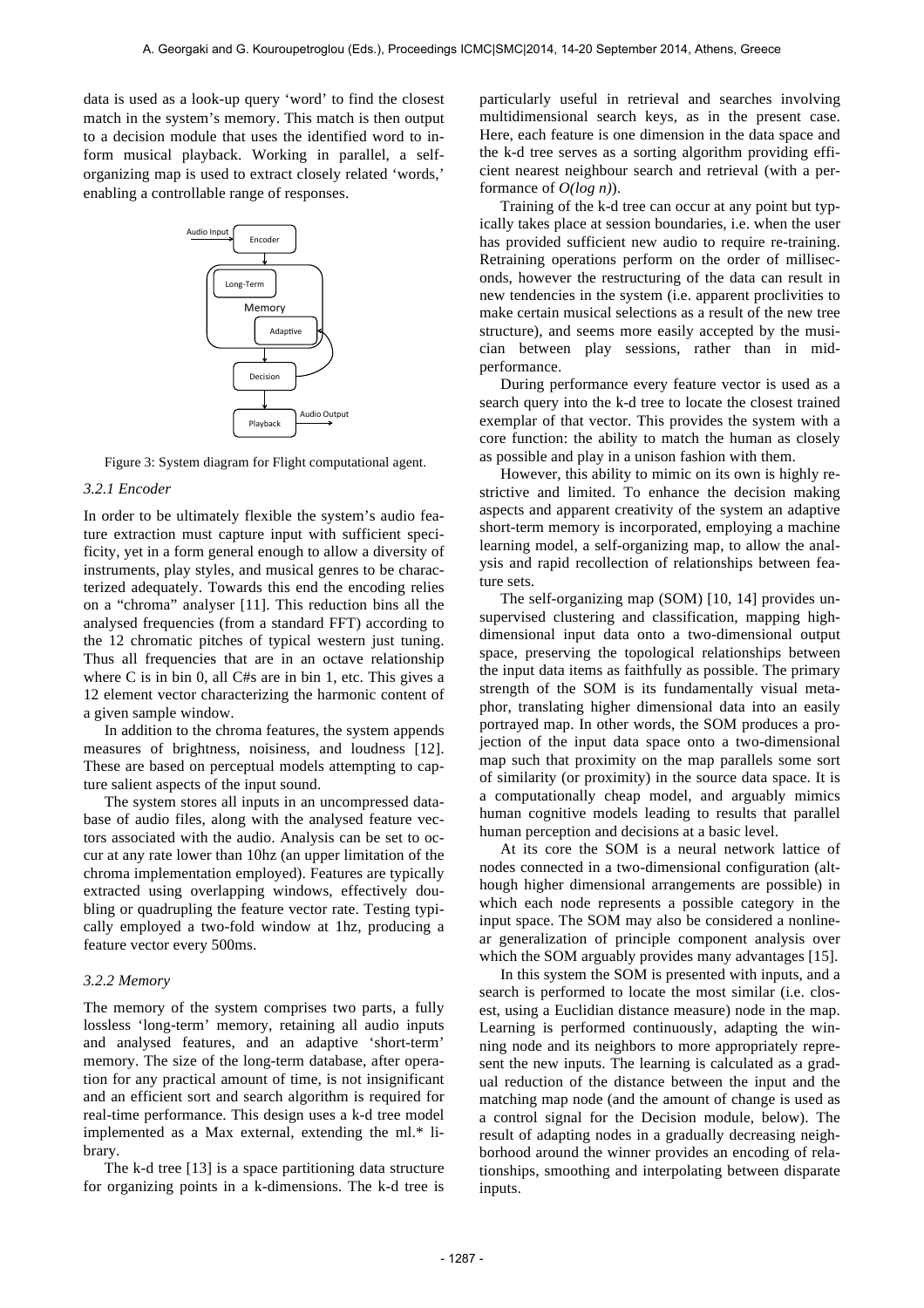This interpolation is leveraged in this system to locate feature areas at a given "SOM distance" from any specified input. In operation this means the system (either the user or a process in the "decision" module) can specify a relationship distance and the SOM-based memory will return one or many feature vectors that specified distance away from the most recent search vector (typically the most recent input vector). The relationship distance is used as the magnitude of a vector projected onto the SOM, originating at the winning node of the SOM search. The orientation of the vector is currently seeded randomly, although this is seen as a weak point of the design. The node indicated by the termination of the vector on the SOM surface is sent to the decision module.

This "relationship distance" search allows the system to control the degree of relatedness between output and input in a continuous fashion. The degrees are relative within feature space, and susceptible to idiosyncrasies of the SOM model, but are arguably consistent and transposable across the SOM space. That is, a magnitude of 0 (for the relationship distance) will return the closest match to the input, while a 1 will be slightly distant, and a 5 will be much more distantly related. Additionally, this will have a similar result for any search input, anywhere on the SOM.

#### *3.2.3 Decision*

The Decision module evaluates the results of the memory bank look-ups and controls the playback module. Fundamentally, the decision module is moving closer and further away from mimicking, or playing in unison with the human partner.

This decision process is informed directly by the amount of learning or adaptation the SOM is undergoing during performance. As previously noted, with every input the SOM finds the best match and uses that input to retrain parts of the network, reducing the distance (in feature space) between the winning node, its neighbours and the new input. The difference between the retrained state and the previous state is summed and used as a measure of "learning."

Based on theories of intrinsic motivation [16, 17], this learning value over time is considered to be analogous to the Kolmogorov complexity [18], or information density of the input stream.

Control in the decision module is affected by setting a target "learning rate" which the system is trying to maintain. If input is sufficiently complex to produce a higher learning rate the system will steer towards unison with the human, allowing the musician to guide the musical movement. However, if the input stream is predictable by the system (i.e. not enough learning occurs), the decision module increases its divergence from the input, seeking more complexity and to produce novel musical movement. This later case is particularly notable when the musician is silent, causing the system to gradually explore further and further until the human provides new, stimulating input.

#### *3.2.4 Playback*

The system's output module comprises a 4-voiced synthesis engine employing audio file playback. In this way all of the sounds the system can produce are a comprehensive set of all sounds the system has heard. The playback voices are guided by the decision module, which provides a target feature vector that the playback module attempts to match. This is accomplished by searching in the k-d tree for the closest known match to the proposed feature vector. The corresponding location in the audio database is loaded and used for playback. The four voices are employed to ensure clean crossfading between different files and when changes would otherwise produce undesirable audio artifacts.

# **4. DEVELOPMENT**

The system was implemented in Max, due to the availability of the ml.\* library. System requirements were produced and evolved over many sessions, as the potentials of the components became clear. An original implementation of the k-d-tree sort and search was developed as a Max external for this project, and it is being released freely for creative use along with this text.

Development took place in an iterative process with the authors using musical material as a research instrument into the possibilities and capabilities of the system.

# **5. FUTURE WORK**

Future *Flights* efforts with ML will include expanding on the ability of the system to create sonic variety by encoding other musical features, such as rhythm. Given the openness of the score as it relates to instrument/voice selection, many different versions of the work could create a large range of sonic material suitable for manipulation in a variety of performance scenarios.

When implementing the variations, aesthetic considerations stem from the arrangement of performed material by artists and the ML system. Audiences classify different musical features unequally, so the more abstract implementations of the effect can present difficulties when conveying the intended meaning. This will remain a problematic factor unless a clear method of articulating the ML voice, or sound is established in a performance context. More performance research and rehearsal is needed to establish best practices for this type of aesthetic communication.

Additionally, over time, the methodology employed in this work implies that the assembly/rehearsal process will also draw inspiration from the mechanics of the ML system. The performance instructions could then be adapted/expanded to explore additional musical ideas allowed by the capabilities of the effect.

## **6. CONCLUSIONS**

ML algorithms provide a way to add variation to static deterministic systems, increasing computational approaches to creative expression. Challenges encountered while following these approaches include the establish